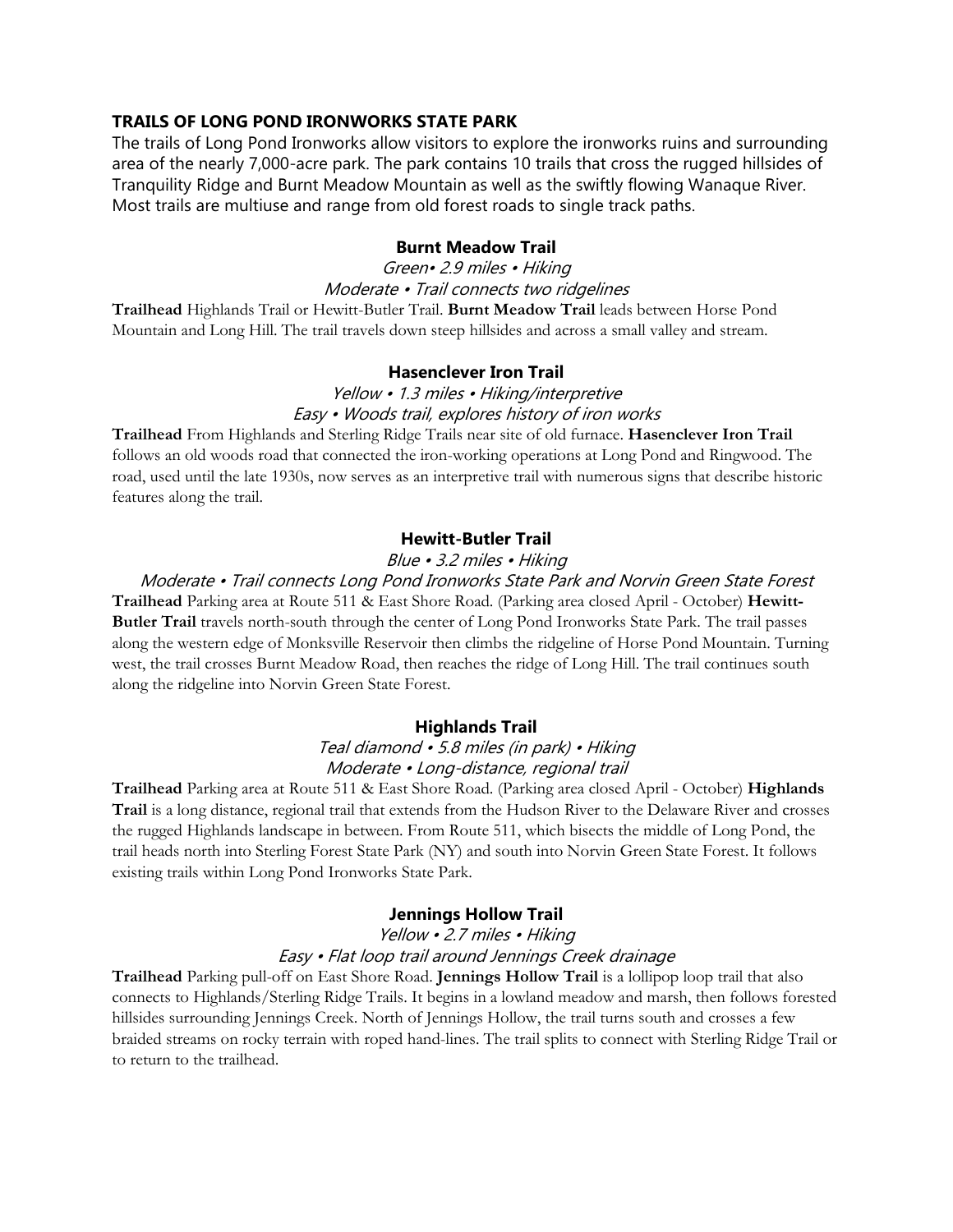## Monks Connector Trail

#### Green • 0.85 miles • Hiking Easy • Connects Monks Mountain with Hasenclever Trail

Trailhead Monks Trail or east of parking area on Beech Road. Monks Connector Trail heads north from Monks Trail and descends a small hill to cross Route 511. The trail continues north along Beech Road and turns right into the woods beyond the guard rail. After ascending a hillside and along a boulder-covered forest, the trail connects with Hasenclever Iron Trail.

#### Monks Trail

# White · 2.4 miles · Hiking Moderate • Trail circles around Monks Mountain

 Trailhead Parking areas at Monksville North or South boat launches. Monks Trail circles Monks Mountain, a hilly tract of land bounded on three sides by the curve of Monksville Reservoir. The trail follows along the lake's edge on the northwest side of the loop and moves through the hillside forests on the south and east sides.

## Sterling Ridge Trail

## Blue • 1.7 miles • Hiking Moderate • Trail passes through ironworks

Trailhead Parking area at Route 511 & East Shore Road. (Parking area closed April - October) Sterling Ridge Trail heads north and passes by the Long Pond Ironworks sawmill, house foundations, company store, and furnace site. At the furnace site, the trail turns east and crosses a bridge over the Wanaque River. It continues along the east side of the river and then along a small tributary stream and onto the hillsides of Big Beech Mountain.

#### Stonetown Circular Trail

## White & red • 1.8 miles (in park) • Hiking Moderate to difficult • Challenging loop trail above Monksville Reservoir

Trailhead Lake Riconda Road. Stonetown Circular Trail is a 10.5-mile-long loop trail that passes through Long Pond Ironworks State Park, Norvin Green State Forest, and North Jersey District Water Supply Commission lands. The 1.8-mile section of Stonetown Circular Trail within Long Pond Ironworks heads north from Harrison Mountain to Monksville Reservoir, or south through mixed terrain and into Norvin Green State Forest.

## Whritenour Mine Trail

Red • 0.41 miles • Hiking

#### Moderate • Short loop trail over hillside to mine pits

Trailhead South side of Route 511 across from Long Pond Ironworks Historic District. Whritenour Mine Trail climbs a rocky hillside to reach a small saddle on the ridgeline then descends to Monksville Reservoir. Along the way, the trail passes a large pit and depression on the hillside. This is an old farm mine acquired by Mathias Whritenour in 1833. The trail returns to Route 511 along the water's edge.

## TRAIL SENSE AND SAFETY

Trail Markings Official trails are marked by colored blazes on posts and trees. For your safety and habitat protection, please stay on the trails and don't alter trail markings or create new trails.

Preparations Consider bringing water, snacks, sunscreen, insect repellent, and a hat. Dress for the weather. Tell someone where you plan to go and when you expect to return.